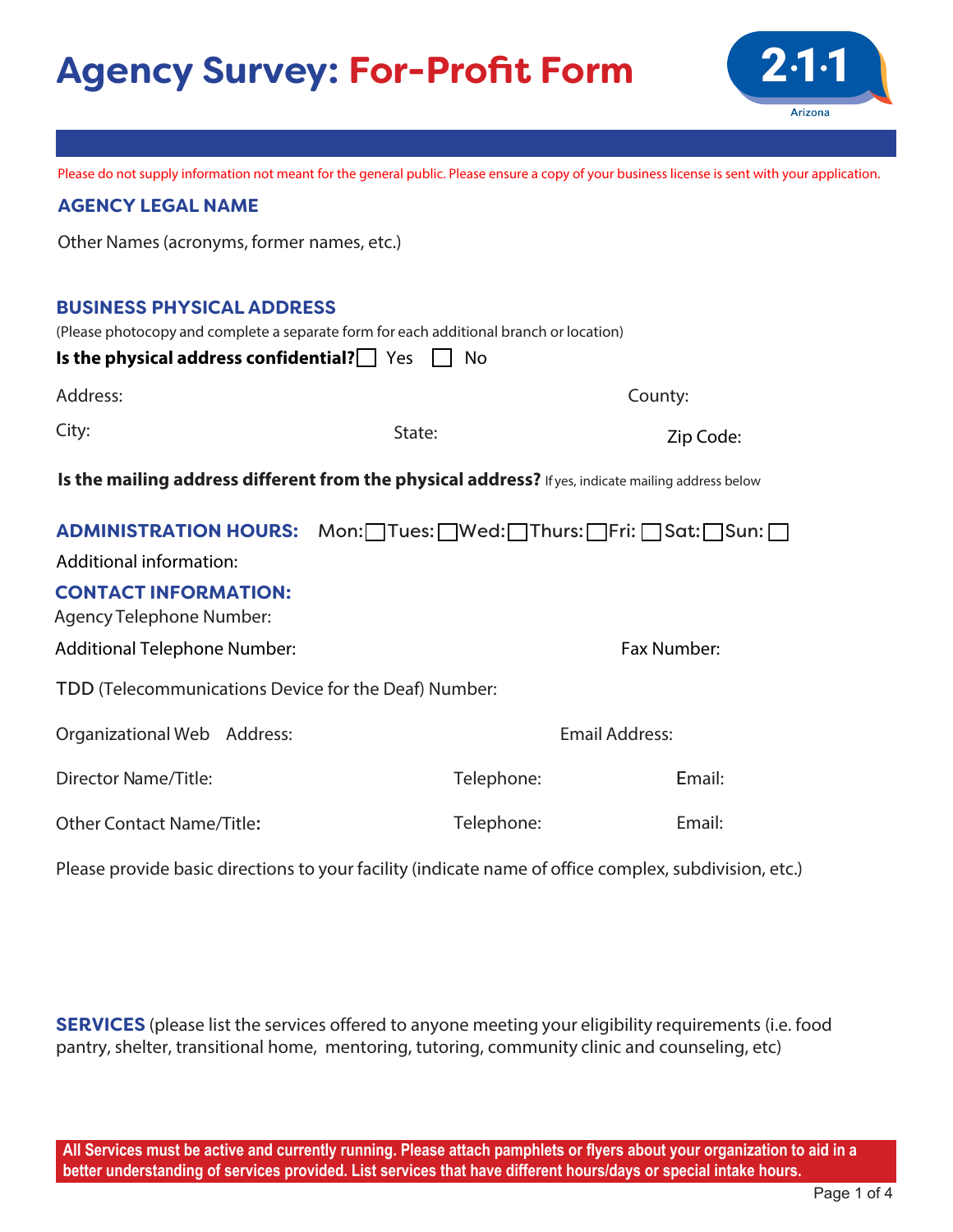

SERVICE HOURS: Days: **□Mon □ Tue □ Wed □ Thu □ Fri □ Sat □ Sun □Other (specify)** Additional Information about service hours:

**ELIGIBILITY** who is eligible for your services?

**INTAKE** What are your intake procedures?

**REQUIRED DOCUMENTATION:** 

**LANGUAGES** what languages are routinely spoken by your staff?  $\Box$  English only $\Box$  Spanish  $\Box$  American Sign Language  $\Box$  Other (specify) Do you distribute literature available in Spanish?  $\Box$  Yes  $\Box$  No Are Interpretation/translation services available?  $\Box$  Yes  $\Box$  No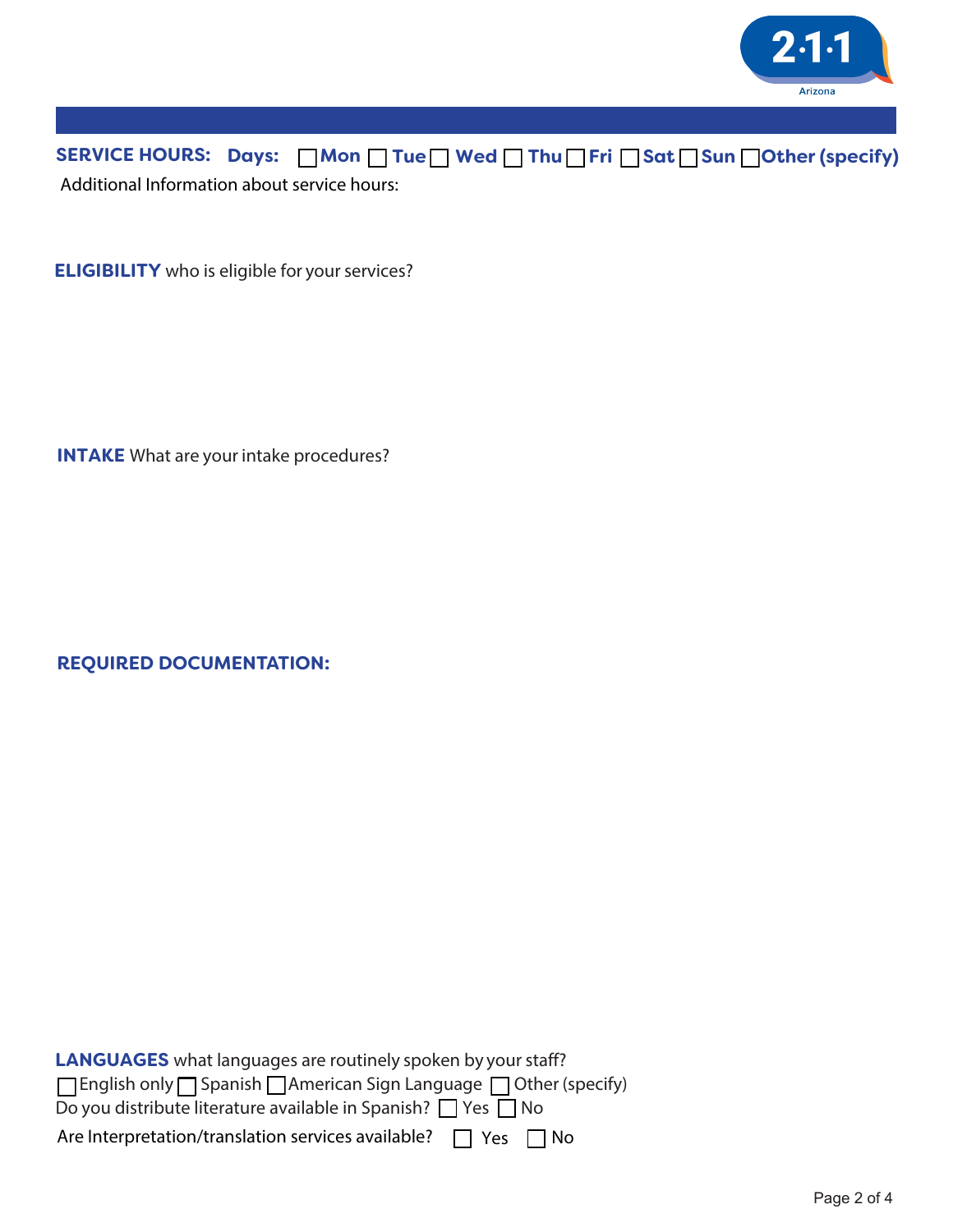

| This is the for-profit (non-501c3, non-government) agency form.                                                                                                                                      |                                  |  |  |  |  |
|------------------------------------------------------------------------------------------------------------------------------------------------------------------------------------------------------|----------------------------------|--|--|--|--|
| If your organization meets the criteria to be included in our written products or<br>publications, do you wish to be considered for inclusion? $\Box$ Yes $\Box$ No                                  |                                  |  |  |  |  |
| Do you wish to be included on our 211 Arizona website? $\Box$ Yes $\Box$ No                                                                                                                          |                                  |  |  |  |  |
| Is your business home-based or is there a separate facility from which you<br>conduct business? □ Home-based □ Separate facility                                                                     |                                  |  |  |  |  |
| We meet all the Federal, State and Local laws, requirements and regulations including fire,<br>health and zoning codes. To the best of my knowledge, all of the preceding information is<br>correct. |                                  |  |  |  |  |
|                                                                                                                                                                                                      | Title: _________________________ |  |  |  |  |
|                                                                                                                                                                                                      |                                  |  |  |  |  |
|                                                                                                                                                                                                      |                                  |  |  |  |  |

Email or fax applications to: 211Arizona@CrisisNetwork.org Fax: 602-263-0979 https://211arizona.org/get-listed/

Mail applications to: 2-1-1 Arizona 1275 W Washington St., Ste 201 Tempe AZ 85281-1859